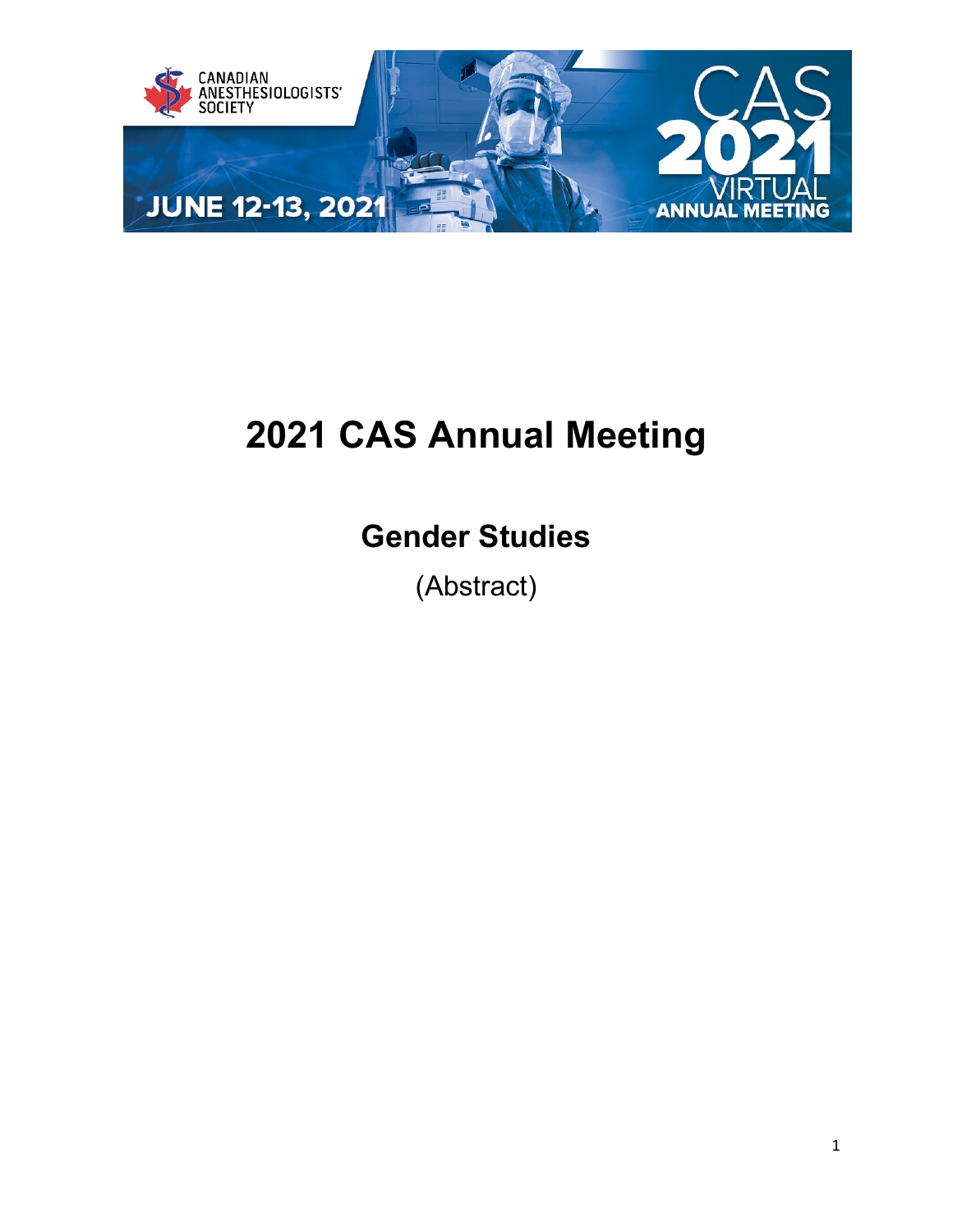## **Contents**

| Unconscious Gender or Sexuality-Based Bias Within Anesthesiology: A Cross-Sectional |  |
|-------------------------------------------------------------------------------------|--|
|                                                                                     |  |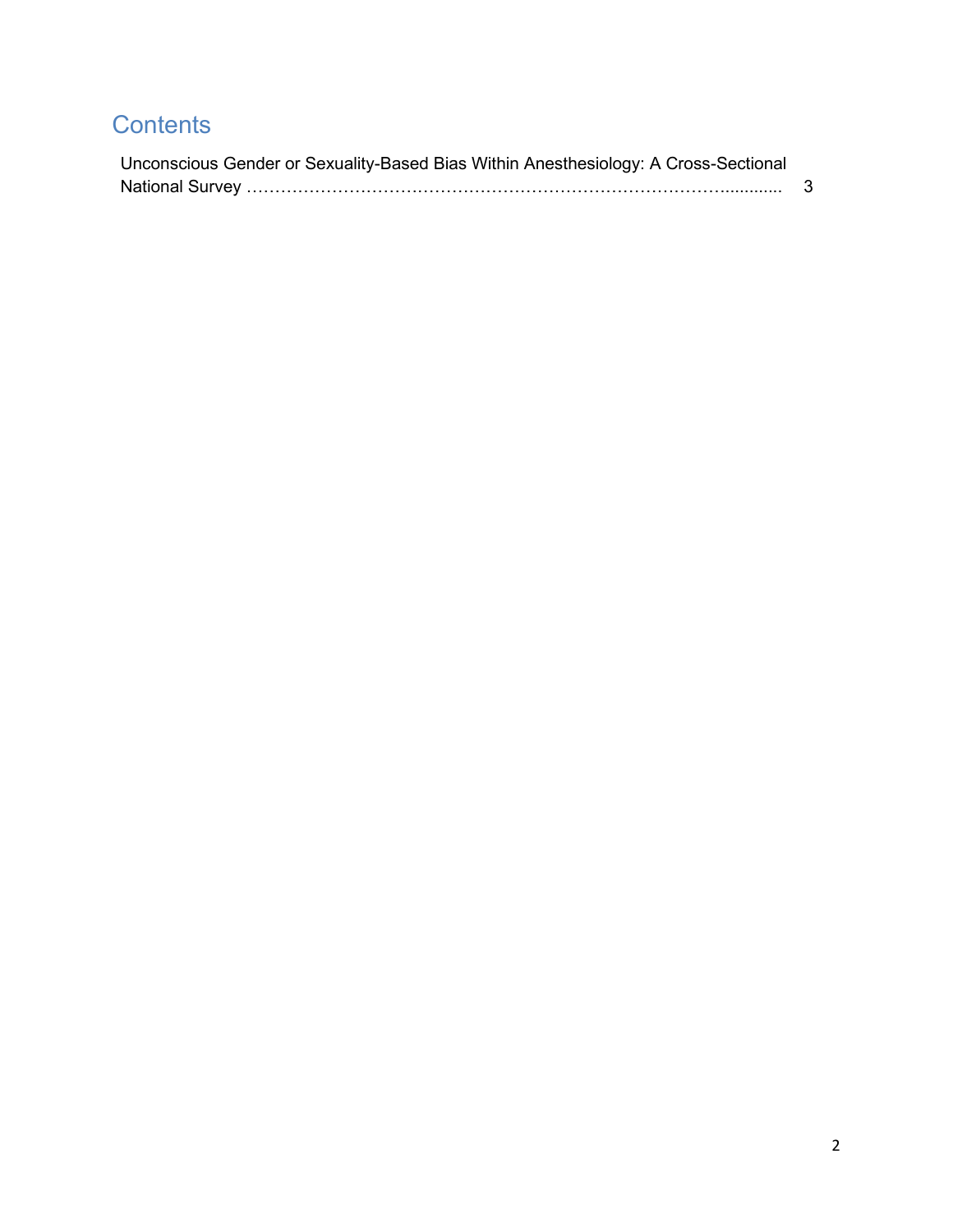### <span id="page-2-0"></span>**Unconscious Gender or Sexuality-Based Bias Within Anesthesiology: A Cross-Sectional National Survey**

John K. Peel $^1$ , Alana M. Flexman $^2$ , Kyle R. Kirkham $^{1,3},$  Gianni R. Lorello $^{1,3,4,5}$ 

1 University of Toronto, Department of Anesthesiology and Pain Medicine, Toronto, Ontario, Canada.

2 University of British Columbia, Department of Anesthesiology, Pharmacology and Therapeutics, Vancouver, British Columbia, Canada.

3 Toronto Western Hospital, University Health Network, Toronto, Ontario, Canada.

4 The Wilson Centre, University Health Network, Toronto, Ontario, Canada.

5 Women's College Research Institute, Toronto, Ontario, Canada.

**Introduction:** While the evidence is clear that women and lesbian, gay, bisexual, transgender, queer, and two-spirited (LGBTQ2S+) anesthesiologists are disproportionately underrepresented, under-paid, and under-promoted, the reasons behind these disparities remain unclear.<sup>1-4</sup> The workplace culture in anesthesiology may contribute to this imbalance.<sup>5</sup> The purpose of this study was to characterize experiences of discrimination attributed to gender and/or sexuality among Canadian anesthesiologists.

**Methods:** Ethics approval was obtained from the local REB. We conducted an internet-based, open, cross-sectional survey. The survey was distributed to resident, fellow, and staff-level anesthesiologists. Survey questions were developed to characterize the intersection between respondent gender and/or sexuality with experiences of discrimination in the workplace. Binary outcomes were assessed using Fisher's exact test and logistic regression; responses on a 5 point Likert scale were analyzed using Kruskal-Wallis and Dunn's tests.

**Results:** We received 162 survey responses (response rate 7%). Respondents perceived anesthesiology to be significantly more welcoming to men than women (p=0.005) or LGBTQ2S+ people (p<0.001). Respondents similarly indicated that men were significantly better represented in their department than women (p<0.001) or LGBTQ2S+ people (p<0.001). Being a woman (vs man) was associated with higher likelihood of experiencing discrimination (OR 3.7 [95% confidence interval (CI) 1.7 – 8.1]; p=0.004), harassment (OR 2.4 [95%CI 1.2 – 4.9]; p=0.02), or barriers to career advancement (OR 3.70 [95%CI 2.1 – 6.5]; p<0.001). In contrast, a non-heterosexual (vs heterosexual) orientation was only associated with higher likelihood of experiencing discrimination (OR 3.6 [95%CI 1.3 – 9.5]; p=0.01), with no effect on harassment of career trajectory. The majority of respondents expressed that the work environment would be unaffected (102 [63%]) if a colleague were to disclose their LGBTQ2S+ identity, and only a minority of LGBTQ2S+ respondents expressed that they were unlikely (5 [17%]) or very unlikely (1 [3%]) to disclose their identity with the department. Heterosexual and non-heterosexual anesthesiologists reported similar comfort with caring for LGBTQ2S+ patients (p=0.102).

**Conclusions:** Women and LGBTQ2S+ people are disproportionately affected by discrimination. Women in particular additionally reported experiencing harassment and limited career advancement. However, disclosure of one's sexuality or gender identity in anesthesiology was perceived to neither affect workplace dynamics, nor have respondents been discouraged from "coming out". This discrepancy between perceived comfort with LGBTQ2S+ patients and colleagues but persistent gender and sexuality-related mistreatment may reflect unconscious, rather than deliberate, bias. Further work is required to qualitatively characterize sources and